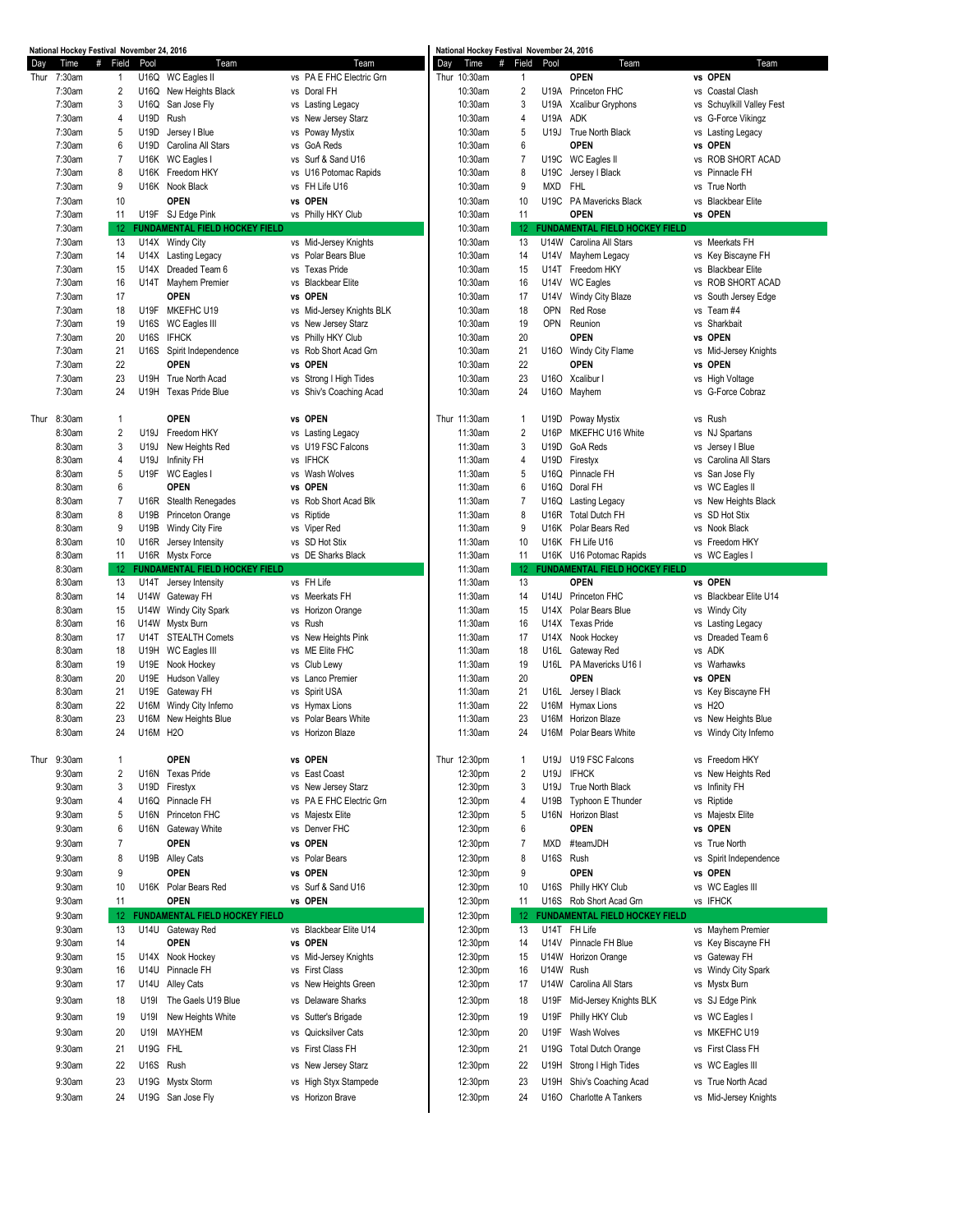|      | National Hockey Festival November 24, 2016 |                 |              |                                       |                       |     |        | National Hockey Festival November 25, 2016 |                 |                                       |           |                           |
|------|--------------------------------------------|-----------------|--------------|---------------------------------------|-----------------------|-----|--------|--------------------------------------------|-----------------|---------------------------------------|-----------|---------------------------|
| Day  | #<br>Time                                  | Field           | Pool         | Team                                  | Team                  | Day | Time   | #<br>Field                                 | Pool            | Team                                  |           | Team                      |
| Thur | 1:30pm                                     | 1               |              | <b>OPEN</b>                           | vs OPEN               | Fri | 7:30am | 1                                          | U16L            | Jersey I Black                        |           | vs Lanco P Bobcats        |
|      | 1:30pm                                     | 2               | U19A         | <b>Stealth Bombers</b>                | vs Coastal Clash      |     | 7:30am | $\overline{c}$                             | U16L            | Gateway Red                           |           | vs Key Biscayne FH        |
|      | 1:30 <sub>pm</sub>                         | 3               | U16P         | Saints                                | vs NJ Spartans        |     | 7:30am | 3                                          | U16L            | PA Mavericks U16 I                    |           | vs ADK                    |
|      | 1:30 <sub>pm</sub>                         | 4               | U16P         | SJ Edge Pink                          | vs Strong Island      |     | 7:30am | 4                                          | U19C            | <b>WC Eagles II</b>                   |           | vs Jersey   Black         |
|      | 1:30 <sub>pm</sub>                         | 5               | U16P         | <b>Texas Pride Red</b>                | vs FSC Falcons        |     | 7:30am | 5                                          | U19C            | PA Mavericks Black                    |           | vs Pinnacle FH            |
|      | 1:30 <sub>pm</sub>                         | 6               | U16R         | Rob Short Acad Blk                    | vs Mystx Force        |     | 7:30am | 6                                          | U19C            | <b>Blackbear Elite</b>                |           | vs ROB SHORT ACAD         |
|      |                                            |                 |              |                                       |                       |     |        |                                            |                 |                                       |           |                           |
|      | 1:30 <sub>pm</sub>                         | $\overline{7}$  |              | <b>OPEN</b>                           | vs OPEN               |     | 7:30am | 7                                          |                 | <b>OPEN</b>                           |           | vs OPEN                   |
|      | 1:30 <sub>pm</sub>                         | 8               |              | <b>OPEN</b>                           | vs OPEN               |     | 7:30am | 8                                          |                 | U16N Princeton FHC                    |           | vs Horizon Blast          |
|      | 1:30 <sub>pm</sub>                         | 9               |              | <b>OPEN</b>                           | vs OPEN               |     | 7:30am | 9                                          | <b>U16N</b>     | Gateway White                         |           | vs Majestx Elite          |
|      | 1:30 <sub>pm</sub>                         | 10              |              | U16R DE Sharks Black                  | vs Jersey Intensity   |     | 7:30am | 10                                         | U16N            | <b>Texas Pride</b>                    |           | vs Denver FHC             |
|      | 1:30 <sub>pm</sub>                         | 11              |              | U16R Total Dutch FH                   | vs Stealth Renegades  |     | 7:30am | 11                                         | U19G            | <b>Horizon Brave</b>                  |           | vs FHL                    |
|      | 1:30 <sub>pm</sub>                         | 12 <sup>°</sup> |              | <b>FUNDAMENTAL FIELD HOCKEY FIELD</b> |                       |     | 7:30am | 12                                         |                 | <b>FUNDAMENTAL FIELD HOCKEY FIELD</b> |           |                           |
|      | 1:30pm                                     | 13              | U14U         | <b>First Class</b>                    | vs Gateway Red        |     | 7:30am | 13                                         |                 | U14W Gateway FH                       |           | vs Mystx Burn             |
|      | 1:30 <sub>pm</sub>                         | 14              | U14U         | New Heights Green                     | vs Pinnacle FH        |     | 7:30am | 14                                         | <b>U14W</b>     | Meerkats FH                           |           | vs Horizon Orange         |
|      |                                            | 15              | U14U         | Princeton FHC                         |                       |     | 7:30am | 15                                         | <b>U14W</b>     | Carolina All Stars                    |           | vs Rush                   |
|      | 1:30 <sub>pm</sub>                         |                 |              |                                       | vs Alley Cats         |     |        |                                            |                 |                                       |           |                           |
|      | 1:30 <sub>pm</sub>                         | 16              | U14T         | New Heights Pink                      | vs Jersey Intensity   |     | 7:30am | 16                                         |                 | <b>OPEN</b>                           |           | vs OPEN                   |
|      | 1:30 <sub>pm</sub>                         | 17              | U14T         | Freedom HKY                           | vs STEALTH Comets     |     | 7:30am | 17                                         |                 | <b>OPEN</b>                           |           | vs OPEN                   |
|      | 1:30 <sub>pm</sub>                         | 18              | U16L         | Lanco P Bobcats                       | vs Key Biscayne FH    |     | 7:30am | 18                                         | U19A            | Princeton FHC                         |           | vs Stealth Bombers        |
|      | 1:30 <sub>pm</sub>                         | 19              | U19I         | Charlotte A Camo                      | vs Delaware Sharks    |     | 7:30am | 19                                         | U19A            | <b>Xcalibur Gryphons</b>              |           | vs Coastal Clash          |
|      | 1:30 <sub>pm</sub>                         | 20              | U19E         | Lanco Premier                         | vs Nook Hockey        |     | 7:30am | 20                                         | U16R            | Jersey Intensity                      |           | vs Total Dutch FH         |
|      | 1:30 <sub>pm</sub>                         | 21              |              | U19E Spirit USA                       | vs Hudson Valley      |     | 7:30am | 21                                         | U16R            | Mystx Force                           |           | vs SD Hot Stix            |
|      | 1:30 <sub>pm</sub>                         | 22              |              | U19E Club Lewy                        | vs Gateway FH         |     | 7:30am | 22                                         | U16R            | Stealth Renegades                     |           | vs DE Sharks Black        |
|      | 1:30 <sub>pm</sub>                         | 23              |              | U19H ME Elite FHC                     | vs Texas Pride Blue   |     | 7:30am | 23                                         | U19A            | ADK                                   |           | vs Schuylkill Valley Fest |
|      |                                            | 24              |              | <b>OPEN</b>                           | vs OPEN               |     |        | 24                                         |                 | <b>OPEN</b>                           |           |                           |
|      | 1:30 <sub>pm</sub>                         |                 |              |                                       |                       |     | 7:30am |                                            |                 |                                       |           | vs OPEN                   |
|      |                                            |                 |              |                                       |                       |     |        |                                            |                 |                                       |           |                           |
| Thur | 2:30 <sub>pm</sub>                         | $\overline{1}$  | U16N         | Denver FHC                            | vs Princeton FHC      | Fri | 8:30am | 1                                          | U <sub>19</sub> | The Gaels U19 Blue                    |           | vs Charlotte A Camo       |
|      | 2:30pm                                     | $\overline{c}$  |              | U16N East Coast                       | vs Gateway White      |     | 8:30am | $\overline{c}$                             | U19I            | New Heights White                     |           | vs Delaware Sharks        |
|      | 2:30pm                                     | 3               |              | <b>OPEN</b>                           | vs OPEN               |     | 8:30am | 3                                          | U19I            | MAYHEM                                |           | vs Sutter's Brigade       |
|      | 2:30pm                                     | 4               |              | <b>OPEN</b>                           | vs OPEN               |     | 8:30am | 4                                          | U160            | Windy City Flame                      |           | vs Charlotte A Tankers    |
|      | 2:30pm                                     | 5               |              | U16N Horizon Blast                    | vs Texas Pride        |     | 8:30am | 5                                          | U160            | Xcalibur I                            |           | vs Mid-Jersey Knights     |
|      | 2:30pm                                     | 6               |              | <b>OPEN</b>                           | vs OPEN               |     | 8:30am | 6                                          | U160            | Mayhem                                |           | vs High Voltage           |
|      |                                            |                 |              |                                       |                       |     |        |                                            |                 |                                       |           |                           |
|      | 2:30pm                                     | $\overline{7}$  | U19B         | Typhoon E Thunder                     | vs Alley Cats         |     | 8:30am | 7                                          | U19H            | WC Eagles III                         |           | vs Shiv's Coaching Acad   |
|      | 2:30pm                                     | 8               | U19B         | Viper Red                             | vs Princeton Orange   |     | 8:30am | 8                                          | U19H            | True North Acad                       | <b>VS</b> | <b>Texas Pride Blue</b>   |
|      | 2:30pm                                     | 9               | <b>OPN</b>   | Sharkbait                             | vs Red Rose           |     | 8:30am | 9                                          | U19H            | Strong I High Tides                   |           | vs ME Elite FHC           |
|      | 2:30pm                                     | 10              | OPN          | Team #4                               | vs Reunion            |     | 8:30am | 10                                         |                 | <b>OPEN</b>                           |           | vs OPEN                   |
|      | 2:30pm                                     | 11              | U19B         | Polar Bears                           | vs Windy City Fire    |     | 8:30am | 11                                         |                 | <b>OPEN</b>                           |           | vs OPEN                   |
|      | 2:30pm                                     | 12              |              | FUNDAMENTAL FIELD HOCKEY FIELD        |                       |     | 8:30am | 12                                         |                 | <b>FUNDAMENTAL FIELD HOCKEY FIELD</b> |           |                           |
|      | 2:30pm                                     | 13              | U14V         | ROB SHORT ACAD                        | vs Mayhem Legacy      |     | 8:30am | 13                                         | U14U            | Blackbear Elite U14                   |           | vs First Class            |
|      | 2:30pm                                     | 14              | U14V         | South Jersey Edge                     | vs WC Eagles          |     | 8:30am | 14                                         | U14U            | Princeton FHC                         |           | vs New Heights Green      |
|      | 2:30 <sub>pm</sub>                         | 15              |              | <b>OPEN</b>                           | vs OPEN               |     | 8:30am | 15                                         | U14X            | <b>Windy City</b>                     |           | vs Dreaded Team 6         |
|      | 2:30pm                                     | 16              |              | <b>OPEN</b>                           | vs OPEN               |     | 8:30am | 16                                         | U14X            | Mid-Jersey Knights                    |           | vs Polar Bears Blue       |
|      | 2:30pm                                     | 17              | U14V         | Pinnacle FH Blue                      | vs Windy City Blaze   |     | 8:30am | 17                                         | U14U            | Gateway Red                           |           | vs Alley Cats             |
|      |                                            |                 |              | <b>OPEN</b>                           | vs OPEN               |     | 8:30am | 18                                         |                 | <b>OPEN</b>                           |           | vs OPEN                   |
|      | 2:30pm                                     | 18              |              |                                       |                       |     |        |                                            |                 |                                       |           |                           |
|      | 2:30pm                                     | 19              | U19G         | High Styx Stampede                    | vs FHL                |     | 8:30am | 19                                         | <b>U16P</b>     | Saints                                |           | vs MKEFHC U16 White       |
|      | 2:30pm                                     | 20              | U19G         | Horizon Brave                         | vs Mystx Storm        |     | 8:30am | 20                                         | U16P            | SJ Edge Pink                          |           | vs NJ Spartans            |
|      | 2:30pm                                     | 21              | U19G         | <b>Total Dutch Orange</b>             | vs San Jose Fly       |     | 8:30am | 21                                         | U16P            | <b>Texas Pride Red</b>                |           | vs Strong Island          |
|      | 2:30pm                                     | 22              | U160         | Charlotte A Tankers                   | vs Mayhem             |     | 8:30am | 22                                         | U16Q            | WC Eagles II                          |           | vs Pinnacle FH            |
|      | 2:30pm                                     | 23              | U160         | G-Force Cobraz                        | vs Xcalibur I         |     | 8:30am | 23                                         | U16Q            | New Heights Black                     | VS        | PA E FHC Electric Grn     |
|      | 2:30pm                                     | 24              |              | U160 High Voltage                     | vs Windy City Flame   |     | 8:30am | 24                                         |                 | U16Q San Jose Fly                     |           | vs Doral FH               |
|      |                                            |                 |              |                                       |                       |     |        |                                            |                 |                                       |           |                           |
| Thur | 3:30pm                                     | $\mathbf{1}$    |              | U19A Schuylkill Valley Fest           | vs Princeton FHC      | Fri | 9:30am | 1                                          | U19J            | <b>IFHCK</b>                          |           | vs Freedom HKY            |
|      | 3:30pm                                     | 2               | U19A         | G-Force Vikingz                       | vs Xcalibur Gryphons  |     | 9:30am | 2                                          |                 | <b>OPEN</b>                           |           | vs OPEN                   |
|      |                                            | 3               |              | Stealth Bombers                       | vs ADK                |     | 9:30am | 3                                          |                 | <b>True North</b>                     |           | vs Flintstones            |
|      | 3:30 <sub>pm</sub>                         | 4               | U19A<br>U16P | <b>FSC Falcons</b>                    |                       |     | 9:30am | 4                                          | MXD<br>U16L     | Warhawks                              |           |                           |
|      | 3:30pm                                     |                 |              |                                       | vs SJ Edge Pink       |     |        |                                            |                 |                                       |           | vs Jersey   Black         |
|      | 3:30pm                                     | 5               | U16P         | MKEFHC U16 White                      | vs Texas Pride Red    |     | 9:30am | 5                                          | U16S            | <b>IFHCK</b>                          |           | vs New Jersey Starz       |
|      | 3:30pm                                     | 6               | U16P         | Strong Island                         | vs Saints             |     | 9:30am | 6                                          | U16S            | Spirit Independence                   |           | vs Philly HKY Club        |
|      | 3:30pm                                     | 7               | U19C         | Pinnacle FH                           | vs WC Eagles II       |     | 9:30am | 7                                          | U16S            | WC Eagles III                         |           | vs Rush                   |
|      | 3:30 <sub>pm</sub>                         | 8               | U19C         | <b>Blackbear Elite</b>                | vs Jersey   Black     |     | 9:30am | 8                                          | U19G            | San Jose Fly                          |           | vs High Styx Stampede     |
|      | 3:30pm                                     | 9               | U19C         | ROB SHORT ACAD                        | vs PA Mavericks Black |     | 9:30am | 9                                          | U19E            | Nook Hockey                           |           | vs Spirit USA             |
|      | 3:30 <sub>pm</sub>                         | 10              | <b>MXD</b>   | FHL                                   | vs #teamJDH           |     | 9:30am | 10                                         | U19E            | Hudson Valley                         |           | vs Gateway FH             |
|      | 3:30pm                                     | 11              |              | <b>OPEN</b>                           | vs OPEN               |     | 9:30am | 11                                         |                 | U19E Lanco Premier                    |           | vs Club Lewy              |
|      | 3:30 <sub>pm</sub>                         | 12 <sub>2</sub> |              | <b>FUNDAMENTAL FIELD HOCKEY FIELD</b> |                       |     | 9:30am | 12 <sup>2</sup>                            |                 | <b>FUNDAMENTAL FIELD HOCKEY FIELD</b> |           |                           |
|      |                                            |                 |              |                                       |                       |     |        |                                            |                 |                                       |           |                           |
|      | 3:30pm                                     | 13              |              | <b>OPEN</b>                           | vs OPEN               |     | 9:30am | 13                                         | U14V            | Mayhem Legacy                         |           | vs Windy City Blaze       |
|      | 3:30 <sub>pm</sub>                         | 14              |              | <b>OPEN</b>                           | vs OPEN               |     | 9:30am | 14                                         | U14V            | Key Biscayne FH                       |           | vs ROB SHORT ACAD         |
|      | 3:30 <sub>pm</sub>                         | 15              |              | <b>OPEN</b>                           | vs OPEN               |     | 9:30am | 15                                         | U14V            | Pinnacle FH Blue                      |           | vs South Jersey Edge      |
|      | 3:30pm                                     | 16              |              | <b>OPEN</b>                           | vs OPEN               |     | 9:30am | 16                                         | U14W            | Windy City Spark                      |           | vs Mystx Burn             |
|      | 3:30pm                                     | 17              |              | <b>OPEN</b>                           | vs OPEN               |     | 9:30am | 17                                         | U14X            | Nook Hockey                           |           | vs Texas Pride            |
|      | 3:30 <sub>pm</sub>                         | 18              | U16L         | <b>ADK</b>                            | vs Jersey   Black     |     | 9:30am | 18                                         | U16R            | <b>Total Dutch FH</b>                 |           | vs Mystx Force            |
|      | 3:30pm                                     | 19              | U16L         | Warhawks                              | vs Gateway Red        |     | 9:30am | 19                                         | U16R            | Rob Short Acad Blk                    |           | vs DE Sharks Black        |
|      | 3:30pm                                     | 20              | U16L         | Lanco P Bobcats                       | vs PA Mavericks U16 I |     | 9:30am | 20                                         | U16R            | <b>Stealth Renegades</b>              |           | vs SD Hot Stix            |
|      | 3:30pm                                     | 21              | U19I         | Charlotte A Camo                      | vs MAYHEM             |     | 9:30am | 21                                         | U19A            | G-Force Vikingz                       |           | vs Princeton FHC          |
|      |                                            |                 |              |                                       |                       |     |        |                                            |                 |                                       |           |                           |
|      | 3:30pm                                     | 22              | U19I         | Sutter's Brigade                      | vs The Gaels U19 Blue |     | 9:30am | 22                                         | U19F            | WC Eagles I                           |           | vs Mid-Jersey Knights BLK |
|      | 3:30pm                                     | 23              | U19I         | Quicksilver Cats                      | vs New Heights White  |     | 9:30am | 23                                         | U19F            | SJ Edge Pink                          |           | vs MKEFHC U19             |
|      | 3:30 <sub>pm</sub>                         | 24              |              | <b>OPEN</b>                           | vs OPEN               |     | 9:30am | 24                                         |                 | U19F Philly HKY Club                  |           | vs Wash Wolves            |
|      |                                            |                 |              |                                       |                       |     |        |                                            |                 |                                       |           |                           |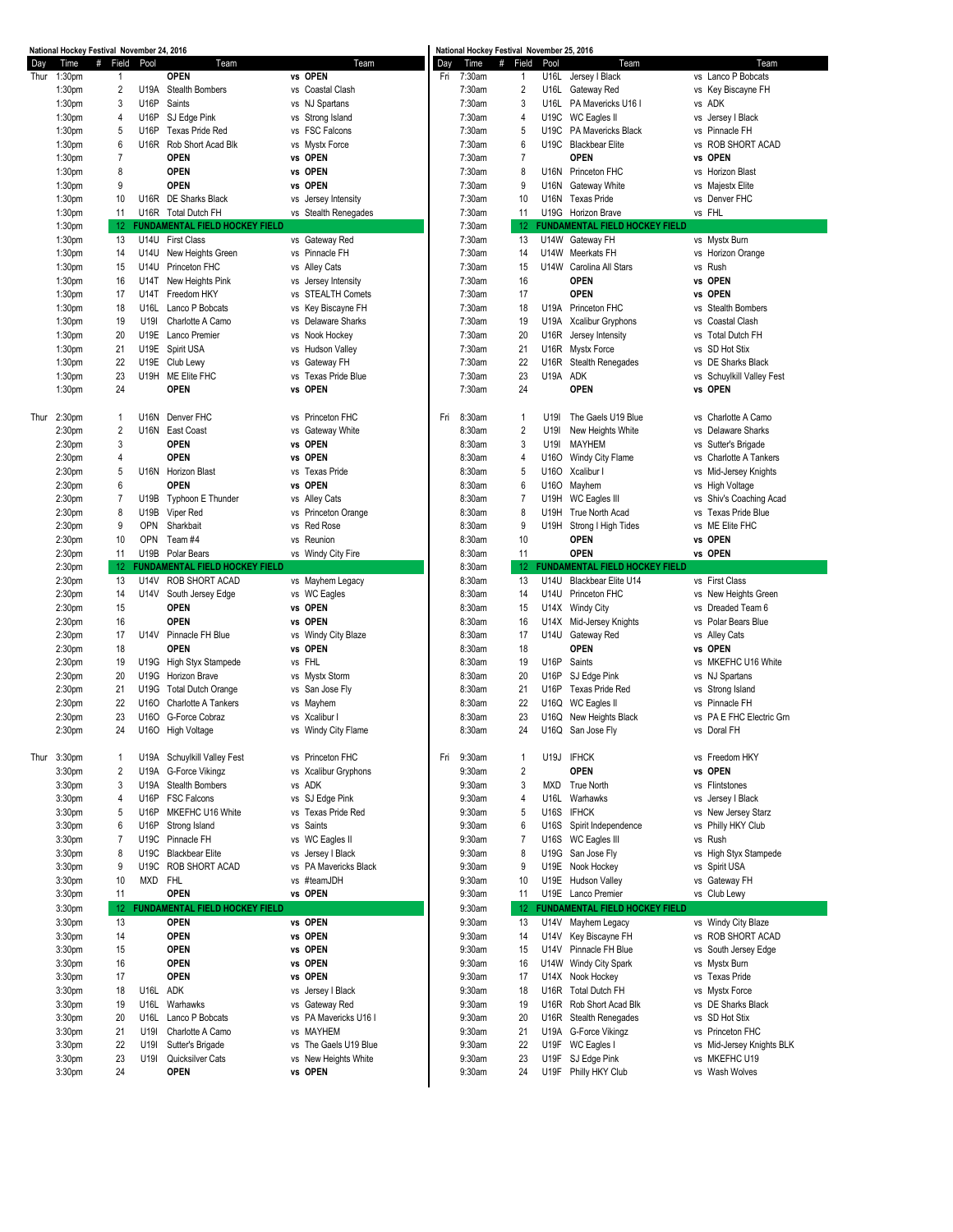|     | National Hockey Festival November 25, 2016 |                |             |                                       |                                 |     |                    | National Hockey Festival November 25, 2016 |          |                                       |                       |
|-----|--------------------------------------------|----------------|-------------|---------------------------------------|---------------------------------|-----|--------------------|--------------------------------------------|----------|---------------------------------------|-----------------------|
| Day | Time                                       | #<br>Field     | Pool        | Team                                  | Team                            | Day | Time               | #<br>Field                                 | Pool     | Team                                  | Team                  |
|     | Fri 10:30am                                | 1              | U19B        | Princeton Orange                      | vs Typhoon E Thunder            |     | Fri 1:30pm         | 1                                          |          | U16O Charlotte A Tankers              | vs Xcalibur I         |
|     | 10:30am                                    | $\overline{2}$ | U19B        | Windy City Fire                       | vs Riptide                      |     | 1:30pm             | $\overline{2}$                             | U160     | G-Force Cobraz                        | vs High Voltage       |
|     | 10:30am                                    | 3              | U19B        | Alley Cats                            | vs Viper Red                    |     | 1:30pm             | 3                                          | U160     | Mayhem                                | vs Mid-Jersey Knights |
|     |                                            |                |             |                                       |                                 |     |                    |                                            |          |                                       |                       |
|     | 10:30am                                    | 4              | U19I        | Charlotte A Camo                      | vs New Heights White            |     | 1:30 <sub>pm</sub> | 4                                          | U19I     | Quicksilver Cats                      | vs The Gaels U19 Blue |
|     | 10:30am                                    | 5              | U19I        | <b>MAYHEM</b>                         | vs Delaware Sharks              |     | 1:30 <sub>pm</sub> | 5                                          | U16S     | Rush                                  | vs IFHCK              |
|     | 10:30am                                    | 6              | U160        | G-Force Cobraz                        | vs Windy City Flame             |     | 1:30 <sub>pm</sub> | 6                                          | U16S     | Spirit Independence                   | vs New Jersey Starz   |
|     | 10:30am                                    | $\overline{7}$ | U19G        | Mystx Storm                           | First Class FH<br>vs            |     | 1:30pm             | $\overline{7}$                             | U16S     | Rob Short Acad Grn                    | vs Philly HKY Club    |
|     | 10:30am                                    | 8              | U19G        | <b>FHL</b>                            | <b>Total Dutch Orange</b><br>vs |     | 1:30 <sub>pm</sub> | 8                                          | U19E     | Gateway FH                            | vs Nook Hockey        |
|     |                                            |                |             |                                       |                                 |     |                    |                                            |          |                                       |                       |
|     | 10:30am                                    | 9              | OPN         | <b>Red Rose</b>                       | Reunion<br>vs                   |     | 1:30pm             | 9                                          | U19E     | Club Lewy                             | vs Hudson Valley      |
|     | 10:30am                                    | 10             | <b>U16N</b> | East Coast                            | vs Princeton FHC                |     | 1:30 <sub>pm</sub> | 10                                         |          | U19E Spirit USA                       | vs Lanco Premier      |
|     | 10:30am                                    | 11             | U19I        | Quicksilver Cats                      | vs Sutter's Brigade             |     | 1:30 <sub>pm</sub> | 11                                         |          | U19G San Jose Fly                     | vs First Class FH     |
|     | 10:30am                                    | 12             |             | <b>FUNDAMENTAL FIELD HOCKEY FIELD</b> |                                 |     | 1:30pm             | -12                                        |          | <b>FUNDAMENTAL FIELD HOCKEY FIELD</b> |                       |
|     | 10:30am                                    | 13             | U14T        | Mayhem Premier                        | vs STEALTH Comets               |     | 1:30pm             | 13                                         |          | U14X Lasting Legacy                   | vs Windy City         |
|     |                                            |                |             |                                       |                                 |     |                    |                                            |          |                                       |                       |
|     | 10:30am                                    | 14             | U14T        | <b>Blackbear Elite</b>                | vs FH Life                      |     | 1:30pm             | 14                                         |          | U14X Texas Pride                      | vs Mid-Jersey Knights |
|     | 10:30am                                    | 15             |             | <b>OPEN</b>                           | vs OPEN                         |     | 1:30pm             | 15                                         | U14X     | Polar Bears Blue                      | vs Nook Hockey        |
|     | 10:30am                                    | 16             | U14U        | Pinnacle FH                           | vs Alley Cats                   |     | 1:30pm             | 16                                         |          | U14U First Class                      | vs Princeton FHC      |
|     | 10:30am                                    | 17             | U14T        | Freedom HKY                           | vs New Heights Pink             |     | 1:30 <sub>pm</sub> | 17                                         |          | U14V WC Eagles                        | vs Mayhem Legacy      |
|     | 10:30am                                    | 18             | U19D        | Jersey I Blue                         | vs New Jersey Starz             |     | 1:30 <sub>pm</sub> | 18                                         | MXD      | Flintstones                           | vs FHL                |
|     |                                            |                |             |                                       |                                 |     |                    |                                            |          |                                       |                       |
|     | 10:30am                                    | 19             | U19D        | Carolina All Stars                    | vs Poway Mystix                 |     | 1:30 <sub>pm</sub> | 19                                         |          | <b>OPEN</b>                           | vs OPEN               |
|     | 10:30am                                    | 20             | U16K        | WC Eagles I                           | Polar Bears Red<br>vs           |     | 1:30pm             | 20                                         | U16Q     | Lasting Legacy                        | vs WC Eagles II       |
|     | 10:30am                                    | 21             | U16K        | Freedom HKY                           | vs Surf & Sand U16              |     | 1:30pm             | 21                                         | U16P     | MKEFHC U16 White                      | vs SJ Edge Pink       |
|     | 10:30am                                    | 22             | U16K        | Nook Black                            | U16 Potomac Rapids<br>vs        |     | 1:30 <sub>pm</sub> | 22                                         | U16P     | <b>FSC Falcons</b>                    | vs Strong Island      |
|     | 10:30am                                    | 23             | U19D        | Rush                                  | vs Firestyx                     |     | 1:30 <sub>pm</sub> | 23                                         | U16P     | <b>Texas Pride Red</b>                | vs NJ Spartans        |
|     |                                            |                |             |                                       |                                 |     |                    |                                            |          |                                       |                       |
|     | 10:30am                                    | 24             | U16P        | <b>FSC Falcons</b>                    | vs Saints                       |     | 1:30 <sub>pm</sub> | 24                                         | U19F     | MKEFHC U19                            | vs WC Eagles I        |
|     |                                            |                |             |                                       |                                 |     |                    |                                            |          |                                       |                       |
|     | Fri 11:30am                                | $\mathbf{1}$   | U19C        | WC Eagles II                          | <b>Blackbear Elite</b><br>vs    | Fri | 2:30pm             | -1                                         | U19J     | True North Black                      | vs New Heights Red    |
|     | 11:30am                                    | $\overline{2}$ | U19C        | Jersey I Black                        | PA Mavericks Black<br>vs        |     | 2:30pm             | $\overline{\mathbf{c}}$                    | U19J     | <b>IFHCK</b>                          | vs U19 FSC Falcons    |
|     |                                            |                |             |                                       |                                 |     |                    |                                            |          |                                       |                       |
|     | 11:30am                                    | 3              | U19C        | Pinnacle FH                           | vs ROB SHORT ACAD               |     | 2:30pm             | 3                                          | U19J     | Infinity FH                           | vs Lasting Legacy     |
|     | 11:30am                                    | 4              | U16L        | PA Mavericks U16 I                    | vs Key Biscayne FH              |     | 2:30pm             | 4                                          | U19B     | Typhoon E Thunder                     | vs Windy City Fire    |
|     | 11:30am                                    | 5              | U16L        | Lanco P Bobcats                       | vs Gateway Red                  |     | 2:30 <sub>pm</sub> | 5                                          | U19B     | Polar Bears                           | vs Viper Red          |
|     | 11:30am                                    | 6              | U16L        | Warhawks                              | vs ADK                          |     | 2:30 <sub>pm</sub> | 6                                          | U19B     | <b>Alley Cats</b>                     | vs Riptide            |
|     | 11:30am                                    | $\overline{7}$ | U16S        | Rob Short Acad Grn                    | vs WC Eagles III                |     | 2:30pm             | $\overline{7}$                             | U16M H2O |                                       | vs Windy City Inferno |
|     |                                            |                | <b>OPN</b>  |                                       |                                 |     |                    | 8                                          |          |                                       |                       |
|     | 11:30am                                    | 8              |             | Sharkbait                             | Team #4<br>vs                   |     | 2:30 <sub>pm</sub> |                                            | U16M     | Hymax Lions                           | vs New Heights Blue   |
|     | 11:30am                                    | 9              | U19H        | <b>Texas Pride Blue</b>               | vs WC Eagles III                |     | 2:30 <sub>pm</sub> | 9                                          | U16M     | <b>Horizon Blaze</b>                  | vs Polar Bears White  |
|     | 11:30am                                    | 10             | U19H        | ME Elite FHC                          | True North Acad<br>vs           |     | 2:30 <sub>pm</sub> | 10                                         |          | U19G Horizon Brave                    | vs High Styx Stampede |
|     | 11:30am                                    | 11             |             | U19H Shiv's Coaching Acad             | vs Strong I High Tides          |     | 2:30 <sub>pm</sub> | 11                                         |          | U19G Total Dutch Orange               | vs Mystx Storm        |
|     | 11:30am                                    | -12            |             | <b>FUNDAMENTAL FIELD HOCKEY FIELD</b> |                                 |     | 2:30pm             | -12                                        |          | <b>FUNDAMENTAL FIELD HOCKEY FIELD</b> |                       |
|     |                                            |                |             |                                       |                                 |     |                    |                                            |          |                                       |                       |
|     | 11:30am                                    | 13             |             | U14V WC Eagles                        | vs Windy City Blaze             |     | 2:30pm             | 13                                         | U14T     | Jersey Intensity                      | vs Mayhem Premier     |
|     | 11:30am                                    | 14             |             | <b>OPEN</b>                           | vs OPEN                         |     | 2:30pm             | 14                                         | U14V     | South Jersey Edge                     | vs Key Biscayne FH    |
|     | 11:30am                                    | 15             | U14W        | Windy City Spark                      | Gateway FH<br>vs                |     | 2:30pm             | 15                                         | U14V     | ROB SHORT ACAD                        | vs Pinnacle FH Blue   |
|     | 11:30am                                    | 16             | U14W        | Rush                                  | vs Meerkats FH                  |     | 2:30pm             | 16                                         | U14T     | New Heights Pink                      | vs Blackbear Elite    |
|     | 11:30am                                    | 17             | U14X        | Lasting Legacy                        | vs Dreaded Team 6               |     | 2:30pm             | 17                                         |          | U14T FH Life                          | vs Freedom HKY        |
|     |                                            |                |             |                                       | vs Flintstones                  |     |                    |                                            |          | <b>OPEN</b>                           | vs OPEN               |
|     | 11:30am                                    | 18             | <b>MXD</b>  | #teamJDH                              |                                 |     | 2:30pm             | 18                                         |          |                                       |                       |
|     | 11:30am                                    | 19             |             | <b>OPEN</b>                           | vs OPEN                         |     | 2:30pm             | 19                                         | U16K     | Polar Bears Red                       | vs Freedom HKY        |
|     | 11:30am                                    | 20             | U16Q        | Pinnacle FH                           | vs New Heights Black            |     | 2:30pm             | 20                                         |          | U16K FH Life U16                      | vs U16 Potomac Rapids |
|     | 11:30am                                    | 21             | U16Q        | Lasting Legacy                        | Doral FH<br>vs                  |     | 2:30 <sub>pm</sub> | 21                                         |          | U16K Nook Black                       | vs Surf & Sand U16    |
|     | 11:30am                                    | 22             | U16Q        | San Jose Flv                          | vs PA E FHC Electric Grn        |     | 2:30 <sub>pm</sub> | 22                                         |          | U19D Firestyx                         | vs Jersey I Blue      |
|     |                                            |                |             |                                       |                                 |     |                    |                                            |          |                                       |                       |
|     | 11:30am                                    | 23             | U16R        | Rob Short Acad Blk                    | Jersey Intensity<br>vs          |     | 2:30 <sub>pm</sub> | 23                                         | U19D     | GoA Reds                              | vs Poway Mystix       |
|     | 11:30am                                    | 24             |             | <b>OPEN</b>                           | vs OPEN                         |     | 2:30 <sub>pm</sub> | 24                                         |          | U19D Carolina All Stars               | vs New Jersey Starz   |
|     |                                            |                |             |                                       |                                 |     |                    | National Hockey Festival November 26, 2016 |          |                                       |                       |
|     | Fri 12:30pm                                | 1              | U19J        | Freedom HKY                           | vs True North Black             |     | Sat 7:30am         | 1                                          |          | U19I The Gaels U19 Blue               | vs MAYHEM             |
|     | 12:30pm                                    | $\overline{2}$ | U19J        | New Heights Red                       | vs Lasting Legacy               |     | 7:30am             | $\overline{2}$                             | U19I     | <b>Delaware Sharks</b>                | vs Sutter's Brigade   |
|     |                                            |                |             |                                       |                                 |     |                    |                                            |          |                                       |                       |
|     | 12:30pm                                    | 3              | U19J        | Infinity FH                           | vs U19 FSC Falcons              |     | 7:30am             | 3                                          | U19I     | Charlotte A Camo                      | vs Quicksilver Cats   |
|     | 12:30pm                                    | 4              | U16N        | <b>Texas Pride</b>                    | vs Majestx Elite                |     | 7:30am             | 4                                          | U160     | Windy City Flame                      | vs Mayhem             |
|     | 12:30pm                                    | 5              |             | <b>OPEN</b>                           | vs OPEN                         |     | 7:30am             | 5                                          | U160     | Mid-Jersey Knights                    | vs High Voltage       |
|     | 12:30pm                                    | 6              | U19B        | Polar Bears                           | vs Princeton Orange             |     | 7:30am             | 6                                          | U160     | Charlotte A Tankers                   | vs G-Force Cobraz     |
|     |                                            | $\overline{7}$ | U16M        |                                       | vs Horizon Blaze                |     |                    | $\overline{7}$                             |          | WC Eagles II                          | vs San Jose Fly       |
|     | 12:30pm                                    |                |             | Windy City Inferno                    |                                 |     | 7:30am             |                                            | U16Q     |                                       |                       |
|     | 12:30pm                                    | 8              | U16M        | New Heights Blue                      | vs H2O                          |     | 7:30am             | 8                                          |          | U16Q PA E FHC Electric Gm             | vs Doral FH           |
|     | 12:30pm                                    | 9              | U16M        | Polar Bears White                     | vs Hymax Lions                  |     | 7:30am             | 9                                          | U16Q     | Pinnacle FH                           | vs Lasting Legacy     |
|     | 12:30pm                                    | 10             | U16N        | East Coast                            | vs Denver FHC                   |     | 7:30am             | 10                                         |          | U19B Typhoon E Thunder                | vs Polar Bears        |
|     | 12:30pm                                    | 11             |             | U16N Horizon Blast                    | vs Gateway White                |     | 7:30am             | 11                                         |          | U19B Riptide                          | vs Viper Red          |
|     |                                            |                |             |                                       |                                 |     |                    |                                            |          |                                       |                       |
|     | 12:30pm                                    | 12             |             | <b>FUNDAMENTAL FIELD HOCKEY FIELD</b> |                                 |     | 7:30am             | 12                                         |          | <b>FUNDAMENTAL FIELD HOCKEY FIELD</b> |                       |
|     | 12:30pm                                    | 13             |             | <b>OPEN</b>                           | vs OPEN                         |     | 7:30am             | 13                                         |          | U14T Mayhem Premier                   | vs Freedom HKY        |
|     | 12:30pm                                    | 14             | U14W        | Horizon Orange                        | vs Carolina All Stars           |     | 7:30am             | 14                                         | U14T     | Jersey Intensity                      | vs Blackbear Elite    |
|     | 12:30pm                                    | 15             | U14U        | Pinnacle FH                           | vs Gateway Red                  |     | 7:30am             | 15                                         | U14V     | Mayhem Legacy                         | vs Pinnacle FH Blue   |
|     | 12:30pm                                    |                | U14T        |                                       | vs STEALTH Comets               |     |                    |                                            | U14V     |                                       |                       |
|     |                                            | 16             |             | Jersey Intensity                      |                                 |     | 7:30am             | 16                                         |          | <b>WC Eagles</b>                      | vs Key Biscayne FH    |
|     | 12:30pm                                    | 17             | U14U        | New Heights Green                     | vs Blackbear Elite U14          |     | 7:30am             | 17                                         | U14V     | Windy City Blaze                      | vs ROB SHORT ACAD     |
|     | 12:30pm                                    | 18             | U19A        | Stealth Bombers                       | vs Xcalibur Gryphons            |     | 7:30am             | 18                                         | U19G FHL |                                       | vs San Jose Fly       |
|     | 12:30pm                                    | 19             | U19A        | G-Force Vikingz                       | vs Schuylkill Valley Fest       |     | 7:30am             | 19                                         | U19G     | First Class FH                        | vs High Styx Stampede |
|     | 12:30pm                                    | 20             | U16K        | FH Life U16                           | WC Eagles I<br>vs               |     | 7:30am             | 20                                         | U19G     | <b>Total Dutch Orange</b>             | vs Horizon Brave      |
|     |                                            |                |             |                                       |                                 |     |                    |                                            |          |                                       |                       |
|     | 12:30pm                                    | 21             | U19A        | ADK                                   | vs Coastal Clash                |     | 7:30am             | 21                                         | U19B     | Princeton Orange                      | vs Alley Cats         |
|     | 12:30pm                                    | 22             | U19F        | Wash Wolves                           | vs SJ Edge Pink                 |     | 7:30am             | 22                                         | U19J     | Freedom HKY                           | vs Infinity FH        |
|     | 12:30pm                                    | 23             | U19F        | Mid-Jersey Knights BLK                | vs Philly HKY Club              |     | 7:30am             | 23                                         | U19J     | Lasting Legacy                        | vs U19 FSC Falcons    |
|     | 12:30pm                                    | 24             | U19D        | <b>GoA Reds</b>                       | vs Rush                         |     | 7:30am             | 24                                         |          | U19J True North Black                 | vs IFHCK              |
|     |                                            |                |             |                                       |                                 |     |                    |                                            |          |                                       |                       |
|     |                                            |                |             |                                       |                                 |     |                    |                                            |          |                                       |                       |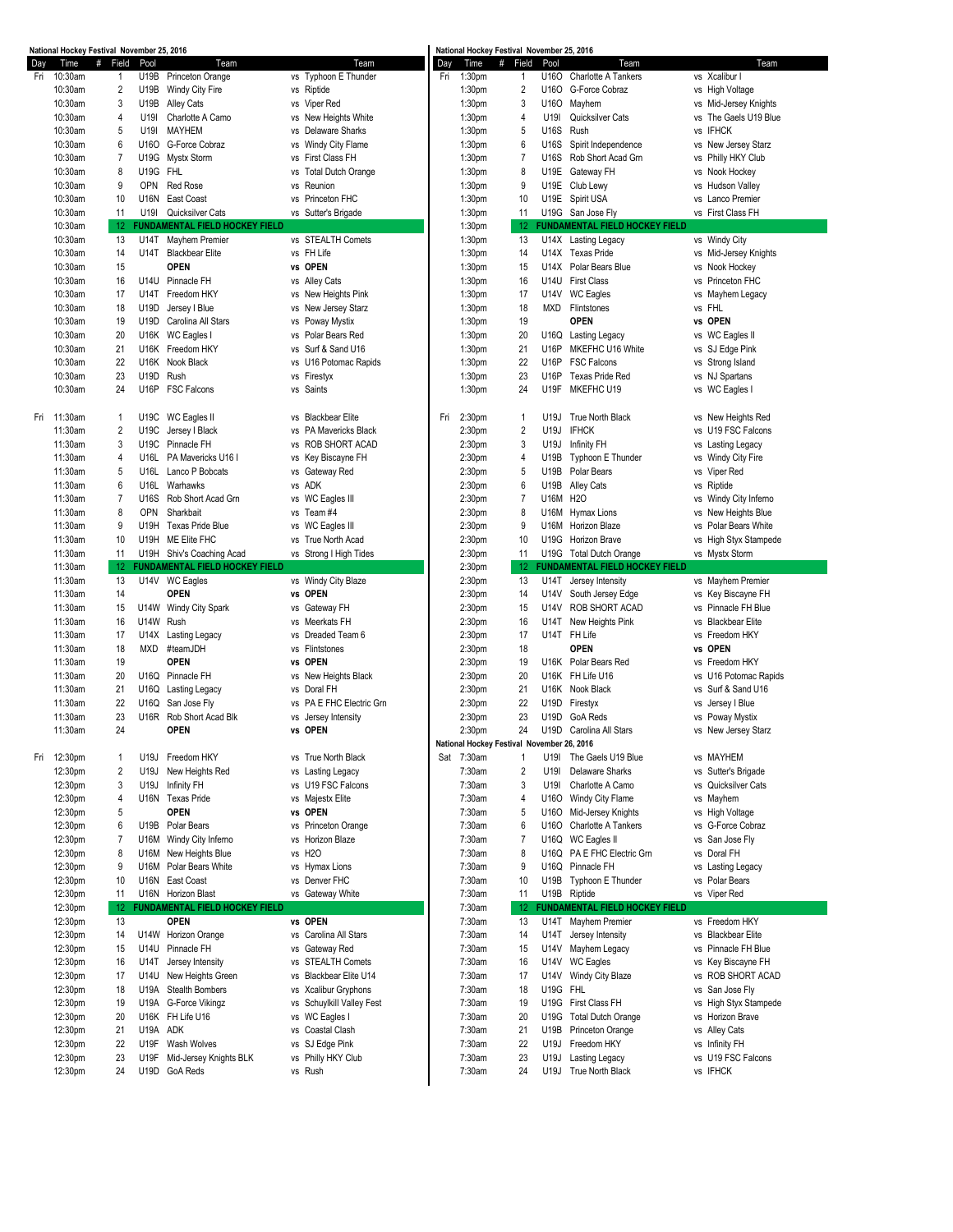|     | National Hockey Festival November 26, 2016 |                   |             |                                       |                           |     | National Hockey Festival November 26, 2016 |                |             |                                       |                          |
|-----|--------------------------------------------|-------------------|-------------|---------------------------------------|---------------------------|-----|--------------------------------------------|----------------|-------------|---------------------------------------|--------------------------|
| Day | Time                                       | #<br>Field        | Pool        | Team                                  | Team                      | Day | Time                                       | # Field        | Pool        | Team                                  | Team                     |
| Sat | 8:30am                                     | $\mathbf{1}$      |             | U16K WC Eagles I                      | vs Nook Black             |     | Sat 11:30am                                | 1              | U160        | Xcalibur I                            | vs Windy City Flame      |
|     | 8:30am                                     | $\overline{2}$    | U16K        | Surf & Sand U16                       | vs U16 Potomac Rapids     |     | 11:30am                                    | $\overline{2}$ | U160        | G-Force Cobraz                        | vs Mid-Jersey Knights    |
|     | 8:30am                                     | 3                 | U16K        | Polar Bears Red                       | vs FH Life U16            |     | 11:30am                                    | 3              | U160        | <b>High Voltage</b>                   | vs Charlotte A Tankers   |
|     | 8:30am                                     | 4                 | U19H        | WC Eagles III                         | vs True North Acad        |     | 11:30am                                    | 4              | U19I        | New Heights White                     | vs The Gaels U19 Blue    |
|     | 8:30am                                     | 5                 | U19H        | Strong I High Tides                   | vs Texas Pride Blue       |     | 11:30am                                    | 5              | U19I        | Quicksilver Cats                      | vs Delaware Sharks       |
|     |                                            | 6                 |             | ME Elite FHC                          |                           |     |                                            |                |             |                                       |                          |
|     | 8:30am                                     |                   | U19H        |                                       | vs Shiv's Coaching Acad   |     | 11:30am                                    | 6              | U19I        | Sutter's Brigade                      | vs Charlotte A Camo      |
|     | 8:30am                                     | $\overline{7}$    | U19D        | Rush                                  | Carolina All Stars<br>vs  |     | 11:30am                                    | $\overline{7}$ | U16S        | New Jersey Starz                      | vs Philly HKY Club       |
|     | 8:30am                                     | 8                 | U19D        | New Jersey Starz                      | vs Poway Mystix           |     | 11:30am                                    | 8              | U16S        | WC Eagles III                         | vs Spirit Independence   |
|     | 8:30am                                     | 9                 | U19D        | Firestyx                              | vs GoA Reds               |     | 11:30am                                    | 9              | U16Q        | New Heights Black                     | vs WC Eagles II          |
|     | 8:30am                                     | 10                | U19E        | Nook Hockey                           | vs Hudson Valley          |     | 11:30am                                    | 10             | U16Q        | Lasting Legacy                        | vs PA E FHC Electric Grn |
|     | 8:30am                                     | 11                |             | U19E Lanco Premier                    | vs Gateway FH             |     | 11:30am                                    | 11             |             | U16Q Doral FH                         | vs Pinnacle FH           |
|     | 8:30am                                     | $12 \overline{ }$ |             | <b>FUNDAMENTAL FIELD HOCKEY FIELD</b> |                           |     | 11:30am                                    | 12             |             | <b>FUNDAMENTAL FIELD HOCKEY FIELD</b> |                          |
|     |                                            |                   |             |                                       |                           |     |                                            |                |             |                                       |                          |
|     | 8:30am                                     | 13                | U14T        | <b>STEALTH Comets</b>                 | vs FH Life                |     | 11:30am                                    | 13             | U14V        | Pinnacle FH Blue                      | vs WC Eagles             |
|     | 8:30am                                     | 14                | U14U        | Gateway Red                           | vs Princeton FHC          |     | 11:30am                                    | 14             | U14V        | South Jersey Edge                     | vs ROB SHORT ACAD        |
|     | 8:30am                                     | 15                | U14U        | Pinnacle FH                           | vs Blackbear Elite U14    |     | 11:30am                                    | 15             | U14V        | Windy City Blaze                      | vs Key Biscayne FH       |
|     | 8:30am                                     | 16                | U14U        | <b>Alley Cats</b>                     | vs First Class            |     | 11:30am                                    | 16             | U14T        | New Heights Pink                      | vs FH Life               |
|     | 8:30am                                     | 17                |             | <b>OPEN</b>                           | vs OPEN                   |     | 11:30am                                    | 17             | <b>U14T</b> | <b>STEALTH Comets</b>                 | vs Blackbear Elite       |
|     | 8:30am                                     | 18                | U19E        | Club Lewy                             | vs Spirit USA             |     | 11:30am                                    | 18             | U19J        | New Heights Red                       | vs Freedom HKY           |
|     |                                            |                   |             |                                       |                           |     |                                            |                |             |                                       |                          |
|     | 8:30am                                     | 19                | U16N        | Princeton FHC                         | vs Texas Pride            |     | 11:30am                                    | 19             | U19J        | <b>IFHCK</b>                          | vs Lasting Legacy        |
|     | 8:30am                                     | 20                | <b>U16N</b> | <b>Majestx Elite</b>                  | vs Denver FHC             |     | 11:30am                                    | 20             | U19J        | U19 FSC Falcons                       | vs True North Black      |
|     | 8:30am                                     | 21                | U16N        | Horizon Blast                         | vs East Coast             |     | 11:30am                                    | 21             | U19G        | Horizon Brave                         | vs First Class FH        |
|     | 8:30am                                     | 22                | U16L        | Jersey I Black                        | vs PA Mavericks U16 I     |     | 11:30am                                    | 22             | U19G        | <b>High Styx Stampede</b>             | vs Total Dutch Orange    |
|     | 8:30am                                     | 23                | U16L        | Key Biscayne FH                       | vs ADK                    |     | 11:30am                                    | 23             | U19G        | <b>Mystx Storm</b>                    | vs FHL                   |
|     | 8:30am                                     | 24                | U16L        | Lanco P Bobcats                       | vs Warhawks               |     | 11:30am                                    | 24             | U16L        | Gateway Red                           | vs PA Mavericks U16 I    |
|     |                                            |                   |             |                                       |                           |     |                                            |                |             |                                       |                          |
|     |                                            |                   |             |                                       |                           |     |                                            |                |             |                                       |                          |
| Sat | 9:30am                                     | $\mathbf{1}$      | U16M        | Windy City Inferno                    | vs New Heights Blue       |     | Sat 12:30pm                                | $\mathbf{1}$   | U16K        | Freedom HKY                           | vs WC Eagles I           |
|     | 9:30am                                     | 2                 | U16M        | Polar Bears White                     | vs H <sub>2</sub> O       |     | 12:30pm                                    | $\overline{2}$ |             | U16K FH Life U16                      | vs Surf & Sand U16       |
|     | 9:30am                                     | 3                 | U16M        | <b>Hymax Lions</b>                    | vs Horizon Blaze          |     | 12:30pm                                    | 3              |             | U16K U16 Potomac Rapids               | vs Polar Bears Red       |
|     | 9:30am                                     | 4                 | U19A        | <b>Stealth Bombers</b>                | vs G-Force Vikingz        |     | 12:30pm                                    | 4              | U16M        | <b>Hymax Lions</b>                    | vs Windy City Inferno    |
|     | 9:30am                                     | 5                 | U19I        | New Heights White                     | vs MAYHEM                 |     | 12:30pm                                    | 5              | <b>U16M</b> | Polar Bears White                     | vs New Heights Blue      |
|     |                                            |                   |             |                                       |                           |     |                                            |                |             |                                       |                          |
|     | 9:30am                                     | 6                 | U160        | Xcalibur I                            | vs Mayhem                 |     | 12:30pm                                    | 6              | U16M        | Horizon Blaze                         | vs H2O                   |
|     | 9:30am                                     | $\overline{7}$    | U16Q        | New Heights Black                     | vs San Jose Fly           |     | 12:30pm                                    | $\overline{7}$ |             | U16R Mystx Force                      | vs Stealth Renegades     |
|     | 9:30am                                     | 8                 | U16S        | <b>IFHCK</b>                          | vs Spirit Independence    |     | 12:30pm                                    | 8              | U19A        | <b>Xcalibur Gryphons</b>              | vs ADK                   |
|     | 9:30am                                     | 9                 | U16S        | Rush                                  | vs Rob Short Acad Grn     |     | 12:30pm                                    | 9              | U16P        | SJ Edge Pink                          | vs Saints                |
|     | 9:30am                                     | 10                | U19A        | Princeton FHC                         | vs ADK                    |     | 12:30pm                                    | 10             | <b>U16P</b> | <b>FSC Falcons</b>                    | vs NJ Spartans           |
|     | 9:30am                                     | 11                |             | U19A Coastal Clash                    | vs Schuylkill Valley Fest |     | 12:30pm                                    | 11             |             | U16P Strong Island                    | vs MKEFHC U16 White      |
|     | 9:30am                                     | $12 \overline{ }$ |             | FUNDAMENTAL FIELD HOCKEY FIELD        |                           |     | 12:30pm                                    | -12            |             | <b>FUNDAMENTAL FIELD HOCKEY FIELD</b> |                          |
|     |                                            |                   |             |                                       |                           |     |                                            |                |             |                                       |                          |
|     | 9:30am                                     | 13                |             | U14X Windy City                       | vs Nook Hockey            |     | 12:30pm                                    | 13             | U14X        | <b>Texas Pride</b>                    | vs Windy City            |
|     | 9:30am                                     | 14                |             | U14W Gateway FH                       | vs Carolina All Stars     |     | 12:30pm                                    | 14             | <b>U14U</b> | Princeton FHC                         | vs Pinnacle FH           |
|     | 9:30am                                     | 15                | U14V        | South Jersey Edge                     | vs Mayhem Legacy          |     | 12:30pm                                    | 15             |             | <b>OPEN</b>                           | vs OPEN                  |
|     | 9:30am                                     | 16                | U14T        | New Heights Pink                      | vs Mayhem Premier         |     | 12:30pm                                    | 16             | U14U        | New Heights Green                     | vs First Class           |
|     | 9:30am                                     | 17                | U14X        | Lasting Legacy                        | vs Mid-Jersey Knights     |     | 12:30pm                                    | 17             | <b>U14W</b> | Rush                                  | vs Gateway FH            |
|     | 9:30am                                     | 18                |             | OPNA POOL Z1                          | vs POOL Z4                |     | 12:30pm                                    | 18             | <b>U16N</b> | East Coast                            |                          |
|     |                                            |                   |             |                                       |                           |     |                                            |                |             |                                       | vs Majestx Elite         |
|     | 9:30am                                     | 19                | OPNB        | POOL <sub>Z2</sub>                    | vs POOL Z3                |     | 12:30pm                                    | 19             | <b>U16N</b> | Denver FHC                            | vs Horizon Blast         |
|     | 9:30am                                     | 20                | U19C        | PA Mavericks Black                    | vs WC Eagles II           |     | 12:30pm                                    | 20             | U19B        | Polar Bears                           | vs Riptide               |
|     | 9:30am                                     | 21                | U19C        | <b>ROB SHORT ACAD</b>                 | vs Jersey   Black         |     | 12:30pm                                    | 21             | U19B        | Windy City Fire                       | vs Princeton Orange      |
|     | 9:30am                                     | 22                | U19C        | <b>Blackbear Elite</b>                | vs Pinnacle FH            |     | 12:30pm                                    | 22             | U19B        | Viper Red                             | vs Typhoon E Thunder     |
|     | 9:30am                                     | 23                | U19G        | <b>Mystx Storm</b>                    | vs San Jose Fly           |     | 12:30pm                                    | 23             | U16N        | <b>Gateway White</b>                  | vs Princeton FHC         |
|     | 9:30am                                     | 24                |             | U19J New Heights Red                  | vs Infinity FH            |     | 12:30pm                                    | 24             |             | U19A Schuylkill Valley Fest           | vs Stealth Bombers       |
|     |                                            |                   |             |                                       |                           |     |                                            |                |             |                                       |                          |
|     |                                            |                   |             |                                       |                           |     |                                            |                |             |                                       |                          |
|     | Sat 10:30am                                | $\mathbf{1}$      |             | <b>OPEN</b>                           | vs OPEN                   |     | Sat 1:30pm                                 | 1              |             | U19H ME Elite FHC                     | vs WC Eagles III         |
|     | 10:30am                                    | $\overline{2}$    |             | U16R SD Hot Stix                      | vs DE Sharks Black        |     | 1:30 <sub>pm</sub>                         | $\overline{2}$ | U19H        | Strong I High Tides                   | vs True North Acad       |
|     | 10:30am                                    | 3                 | U16R        | Jersey Intensity                      | vs Stealth Renegades      |     | 1:30 <sub>pm</sub>                         | 3              | U19H        | Shiv's Coaching Acad                  | vs Texas Pride Blue      |
|     | 10:30am                                    | 4                 | U16K        | Freedom HKY                           | vs Nook Black             |     | 1:30 <sub>pm</sub>                         | 4              | <b>U19F</b> | Wash Wolves                           | vs WC Eagles I           |
|     | 10:30am                                    | 5                 | U16R        | <b>Total Dutch FH</b>                 | vs Rob Short Acad Blk     |     | 1:30 <sub>pm</sub>                         | 5              | U19F        | Philly HKY Club                       | vs SJ Edge Pink          |
|     | 10:30am                                    |                   |             | <b>OPEN</b>                           | vs OPEN                   |     |                                            |                |             |                                       |                          |
|     |                                            | 6                 |             |                                       |                           |     | 1:30 <sub>pm</sub>                         | 6              | U19F        | Mid-Jersey Knights BLK                | vs MKEFHC U19            |
|     | 10:30am                                    | $\overline{7}$    | U19D        | Jersey I Blue                         | vs Carolina All Stars     |     | 1:30 <sub>pm</sub>                         | $\overline{7}$ | U19D        | Jersey I Blue                         | vs Rush                  |
|     | 10:30am                                    | 8                 | U16P        | Saints                                | vs Texas Pride Red        |     | 1:30 <sub>pm</sub>                         | 8              | U19D        | GoA Reds                              | vs New Jersey Starz      |
|     | 10:30am                                    | 9                 | U16P        | NJ Spartans                           | vs Strong Island          |     | 1:30 <sub>pm</sub>                         | 9              | U19D        | Poway Mystix                          | vs Firestyx              |
|     | 10:30am                                    | 10                |             | U16P MKEFHC U16 White                 | vs FSC Falcons            |     | 1:30 <sub>pm</sub>                         | 10             |             | U19E Club Lewy                        | vs Nook Hockey           |
|     | 10:30am                                    | 11                |             | <b>OPEN</b>                           | vs OPEN                   |     | 1:30 <sub>pm</sub>                         | 11             |             | U19E Lanco Premier                    | vs Hudson Valley         |
|     | 10:30am                                    | 12                |             | <b>FUNDAMENTAL FIELD HOCKEY FIELD</b> |                           |     | 1:30 <sub>pm</sub>                         | 12             |             | <b>FUNDAMENTAL FIELD HOCKEY FIELD</b> |                          |
|     |                                            |                   |             |                                       | vs Meerkats FH            |     |                                            |                |             | <b>OPEN</b>                           |                          |
|     | 10:30am                                    | 13                |             | U14W Windy City Spark                 |                           |     | 1:30 <sub>pm</sub>                         | 13             |             |                                       | vs OPEN                  |
|     | 10:30am                                    | 14                | U14W        | Mystx Burn                            | vs Horizon Orange         |     | 1:30 <sub>pm</sub>                         | 14             | U14W        | Carolina All Stars                    | vs Windy City Spark      |
|     | 10:30am                                    | 15                |             | U14X Dreaded Team 6                   | vs Polar Bears Blue       |     | 1:30 <sub>pm</sub>                         | 15             | U14U        | <b>Alley Cats</b>                     | vs Blackbear Elite U14   |
|     | 10:30am                                    | 16                | U14U        | New Heights Green                     | vs Gateway Red            |     | 1:30 <sub>pm</sub>                         | 16             | U14X        | Nook Hockey                           | vs Lasting Legacy        |
|     | 10:30am                                    | 17                | U14T        | Freedom HKY                           | vs Jersey Intensity       |     | 1:30 <sub>pm</sub>                         | 17             | U14X        | Dreaded Team 6                        | vs Mid-Jersey Knights    |
|     | 10:30am                                    | 18                | <b>MXDA</b> | POOL Y1                               | vs POOL Y4                |     | 1:30 <sub>pm</sub>                         | 18             | U16L        | Gateway Red                           | vs Jersey I Black        |
|     |                                            |                   |             |                                       |                           |     |                                            |                |             |                                       |                          |
|     | 10:30am                                    | 19                | MXDB        | POOL Y2                               | vs POOL Y3                |     | 1:30 <sub>pm</sub>                         | 19             | U16L        | Warhawks                              | vs Key Biscayne FH       |
|     | 10:30am                                    | 20                | U19F        | Wash Wolves                           | vs Mid-Jersey Knights BLK |     | 1:30 <sub>pm</sub>                         | 20             | U16L        | <b>ADK</b>                            | vs Lanco P Bobcats       |
|     | 10:30am                                    | 21                | U19F        | WC Eagles I                           | vs SJ Edge Pink           |     | 1:30 <sub>pm</sub>                         | 21             | U19E        | Spirit USA                            | vs Gateway FH            |
|     | 10:30am                                    | 22                | U19F        | Philly HKY Club                       | vs MKEFHC U19             |     | 1:30 <sub>pm</sub>                         | 22             | U19C        | ROB SHORT ACAD                        | vs WC Eagles II          |
|     | 10:30am                                    | 23                | U19B        | Windy City Fire                       | vs Alley Cats             |     | 1:30 <sub>pm</sub>                         | 23             | U19C        | Pinnacle FH                           | vs Jersey   Black        |
|     | 10:30am                                    | 24                |             | U16N Gateway White                    | vs Texas Pride            |     | 1:30 <sub>pm</sub>                         | 24             |             | U19C Blackbear Elite                  | vs PA Mavericks Black    |
|     |                                            |                   |             |                                       |                           |     |                                            |                |             |                                       |                          |
|     |                                            |                   |             |                                       |                           |     |                                            |                |             |                                       |                          |